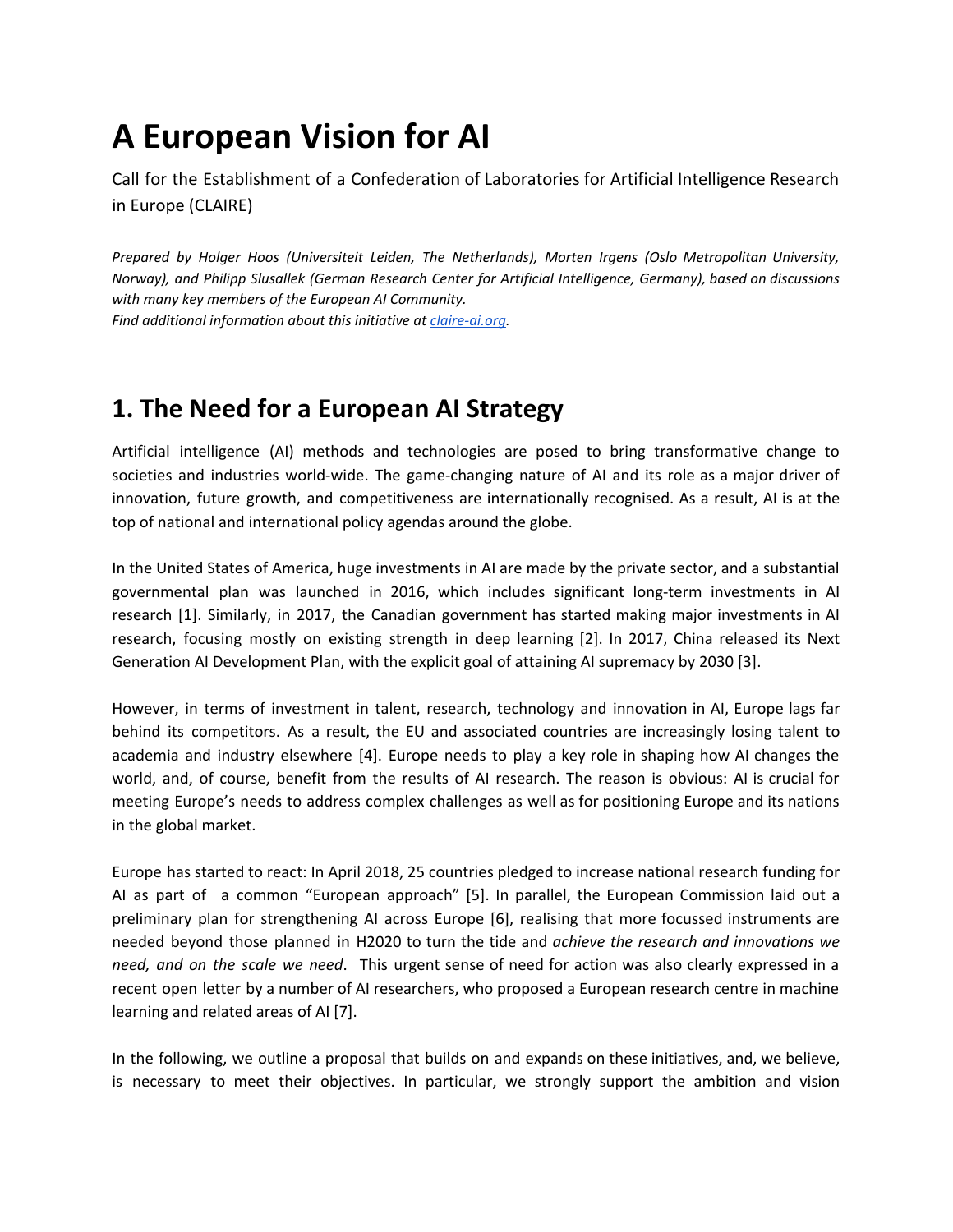articulated in the recent EC Communication [6], and we endeavour to present a specific approach to realising it.

#### **2. All of AI, all of Europe, with a Human-Centred Focus**

There is a pressing need for increasing Europe's strength and position in the area of AI research. Based on extensive discussions within the community of European AI researchers, following the recent EC Communication on AI [6], a strong consensus has emerged on key aspects of a coordinated European research effort.

In particular, a broad and ambitious vision is needed for European AI research to thrive and for Europe to stay competitive with other major players. The research and innovation efforts required in this context should encompass all of AI, and include all of Europe. Furthermore, by building on our existing strength in AI and commitment to European values, Europe should take a human-centred approach to AI.

We call for a vision that aims to **(1)** have **European research and innovation in artificial intelligence be amongst the best in the world**, that **(2)** encompasses **all of AI and all of Europe**, and that **(3)** has a **strong focus on human-centred AI**.

**The best in the world.** In order to meet Europe's challenges and to secure markets, European research and innovation needs to be among the best in the world. The good news is that Europe is very well positioned: We have a strong tradition of excellence in all areas of AI, and many of the top European researchers are recognised as leading figures within the AI community and related fields of research and technology.

**All of AI.** Artificial intelligence comprises a broad spectrum of methods and techniques, each with their own important applications. While recently, advances in machine learning techniques have enabled rapid progress across many areas of AI, future applications of AI will increasingly leverage combinations of AI techniques. It is therefore crucial that Europe builds on its existing strengths across the full spectrum of AI, covering all of machine learning, knowledge representation and reasoning, search and optimisation, planning & scheduling, multi-agent systems, natural language processing, robotics, computer vision, and other areas.

A broad view of AI that includes all areas within the field is essential to meet the challenges that lie ahead of us, especially in human-centred, ethical AI, where explanations and deep understanding (of natural language, images, etc.) are essential to achieve trust between humans and machines, and to thus obtain the best solutions to the problems we face as individuals and societies. Moreover, AI researchers need to adopt a multi-disciplinary approach and work with experts from other areas, not only from mathematics, engineering and the natural sciences, but also with social scientists.

**All of Europe.** Human talent is already a limiting factor in AI research and development in Europe. For a European initiative to succeed, it needs to attract, educate, and harness talent, and drive innovation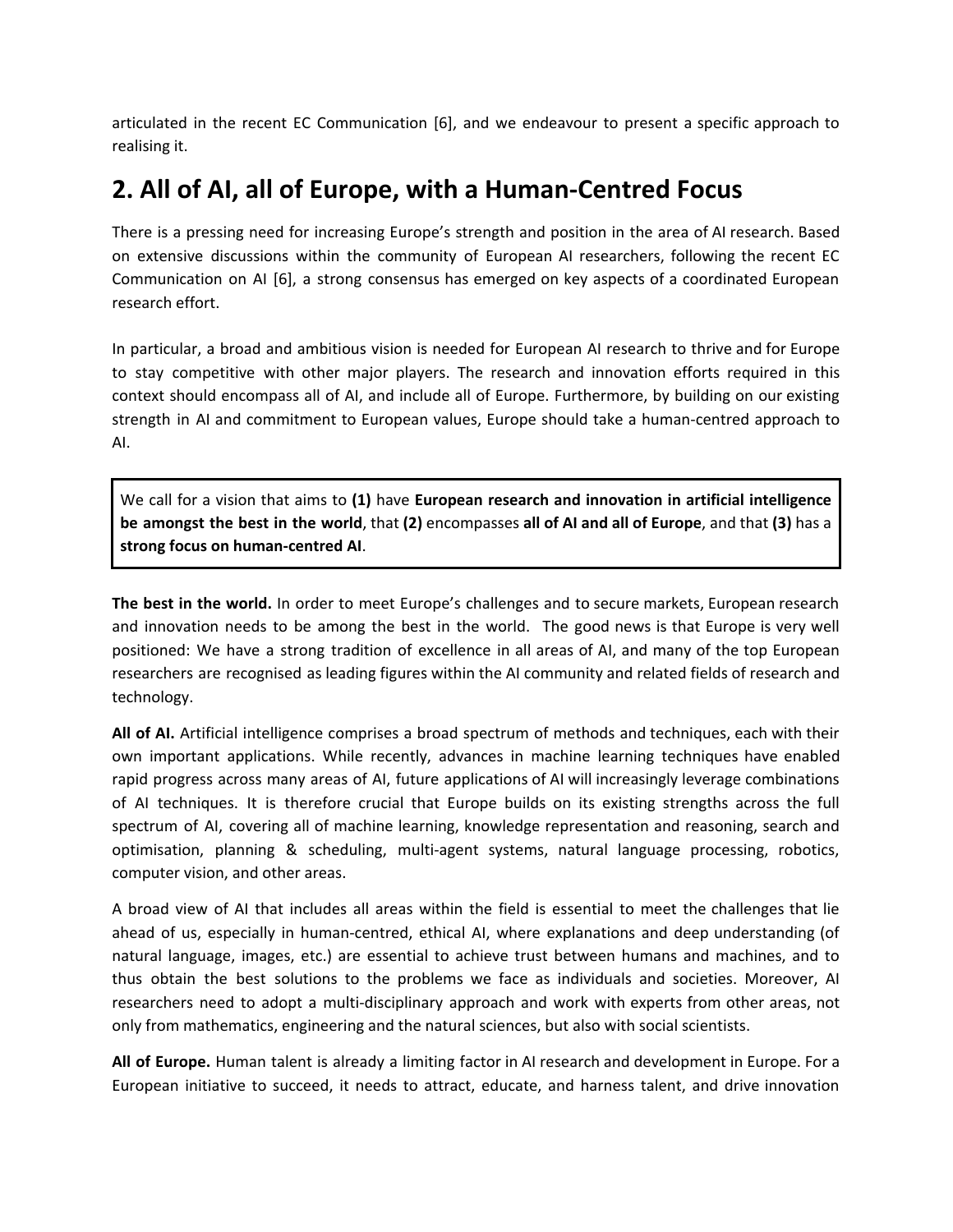across the continent, leveraging the strength in AI currently found in many European countries, and ensuring diversity and inclusion across languages, cultures and gender. It is therefore of key importance to foster AI excellence across Europe.

**Human-centred AI.** Artificial intelligence increasingly enables new forms of production, services, and medical treatments, but may also lead to increased bias, inequity, manipulation, invasion of privacy, and job loss [8]. We believe that responsible AI research and deployment should be strategically focussed on augmenting human capabilities, rather than replacing them, on compensating for human bias and limitations, and on serving and protecting the human and ethical values that are of core importance to European societies [9]. Research on AI in Europe thus needs to understand, anticipate, and address ethical, legal and social aspects (also known as, and in EU's Framework Programmes usually referred to as, Responsible Research and Innovation, or RRI).

As AI scientists, we are keenly aware that AI is a disruptive set of technologies. Consequently, we need to act at the European level and issue a set of principles and guidelines regarding the responsible use of AI - similar to what physicists did in 1955 with the "Russell-Einstein manifesto". This **"AI manifesto" should stipulate limits of responsible use and anticipate the consequences of deploying specialised AI systems as well as of creating general, human-level AI**. It should also define how to quantitatively and qualitatively assess whether AI systems or agents comply with those limits. We believe that European AI researchers are in an ideal position to play a leading role in an ambitious, global effort to address these issues and have a responsibility to exercise leadership in this area.

# **3. A Confederation of Laboratories for Artificial Intelligence Research in Europe (CLAIRE)**

The discussions within the community of European AI researchers have also led to a clear understanding that Europe needs not only to increase its research activity level, but also to coordinate better and collaborate more closely. This requires investment in both outstanding AI research and in structures that allow effective collaboration and transfer of results. In particular, major actions are required to develop and retain key talent and expertise in AI, and existing strength needs to be leveraged and expanded.

Specifically, we call for the establishment of a **Confederation of Laboratories for Artificial Intelligence Research in Europe (CLAIRE)**, comprising a network of centres of excellence, strategically located throughout Europe, and a new, central facility that serves as a hub, providing state-of-the-art infrastructure, and fostering the exchange of ideas and expertise.

To be effective in meeting the above vision, CLAIRE should consist of the following key elements:

● A collaborative network of relevant existing and new research labs and organisations across Europe. Under the leadership of some of the top researchers in the field, this network should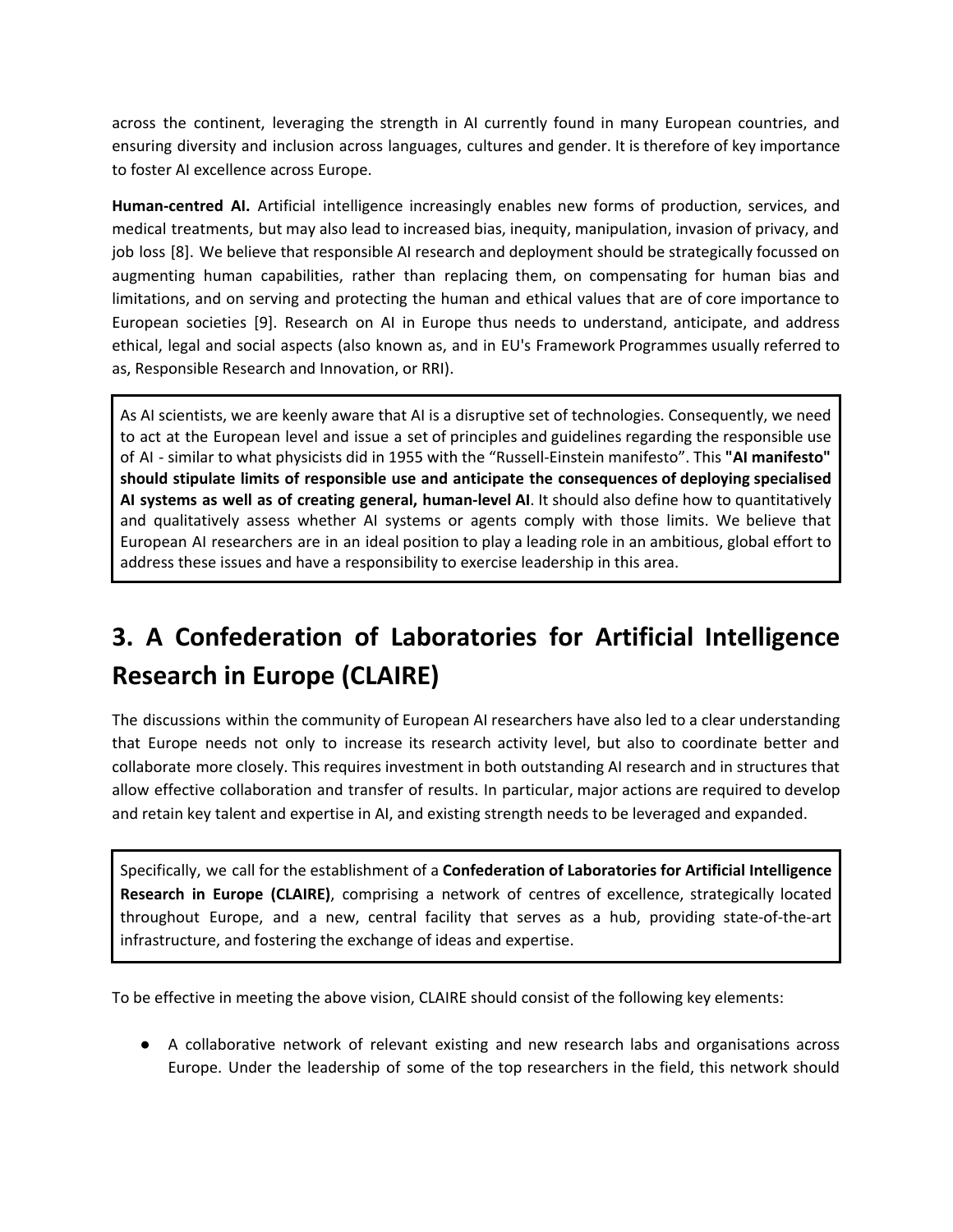jointly identify fundamental research questions, discuss the most promising approaches, and help organise collaborative efforts to address them.

- A selection of some of these research labs, located strategically throughout the European Economic Area and EFTA, to be designated "Centres of Excellence in AI", should play strong regional or national roles as hubs for the members of the collaborative network in their region.
- A new facility that serves as a highly visible and vibrant focal point for the collaborative network, the "CLAIRE Hub". Here, excellent scientific personnel at all levels and from all partners would find an outstanding research environment for AI, where they can work together, face-to-face, for periods of time (e.g., an extended version of the highly successful Leibniz Centre for Informatics in Dagstuhl, Germany). This hub should provide cutting-edge infrastructure and support, but would not have permanent scientific staff.

This is a model that builds on existing strengths, brings together the still fragmented AI research activities and expertise in Europe, while at the same time creating centres of excellence and a structure that can efficiently focus research and distribute results.

Our vision for CLAIRE is in part inspired by the extremely successful model of CERN [10]. CERN's research activities rely on distributed, collaborative efforts of many physics laboratories across Europe that jointly define the research questions, discuss how to address them, and then collaboratively develop the experiments and publish the results. This network is supported by a central facility, a joint working environment, and a distributed research infrastructure for collaboration and data sharing.

In other aspects, CLAIRE will differ from CERN: Despite the central facility, its structure will be more distributed, as there is less need for reliance on a single experimental facility. It will also have much closer collaboration with industry, to quickly and efficiently transfer new results and insights. Similar to CERN, the suggested structure will allow for the establishment of a common, well-recognised "trademark" for high-quality European AI research. As can be seen with CERN, research gets much wider exposure by being associated with a "trademark" like CERN, without diminishing the scientific reward for the individual researchers and their laboratories.

### **4. How CLAIRE can Ensure the Success of European AI**

While deliberately refraining from defining details of the organisation and financing of the proposed Confederation of Laboratories for Artificial Intelligence Research in Europe (CLAIRE) at this early stage, we believe that the following ideas and concepts are important to ensure its success:

**Wide range of applications.** CLAIRE should support AI research that is expected to have major short-, medium- and long-term impact across a wide range of application areas, including efficient and safer transportation, advanced healthcare, smart industry, effective and sustainable agriculture, accelerated scientific research, and others. In order to have a significant impact on applications, funding should be targeted towards existing scientific strengths, novel research opportunities and key European interests. CLAIRE should also put in place suitable mechanisms to engage with industries and collaborate with them on defining and tackling applications in various sectors.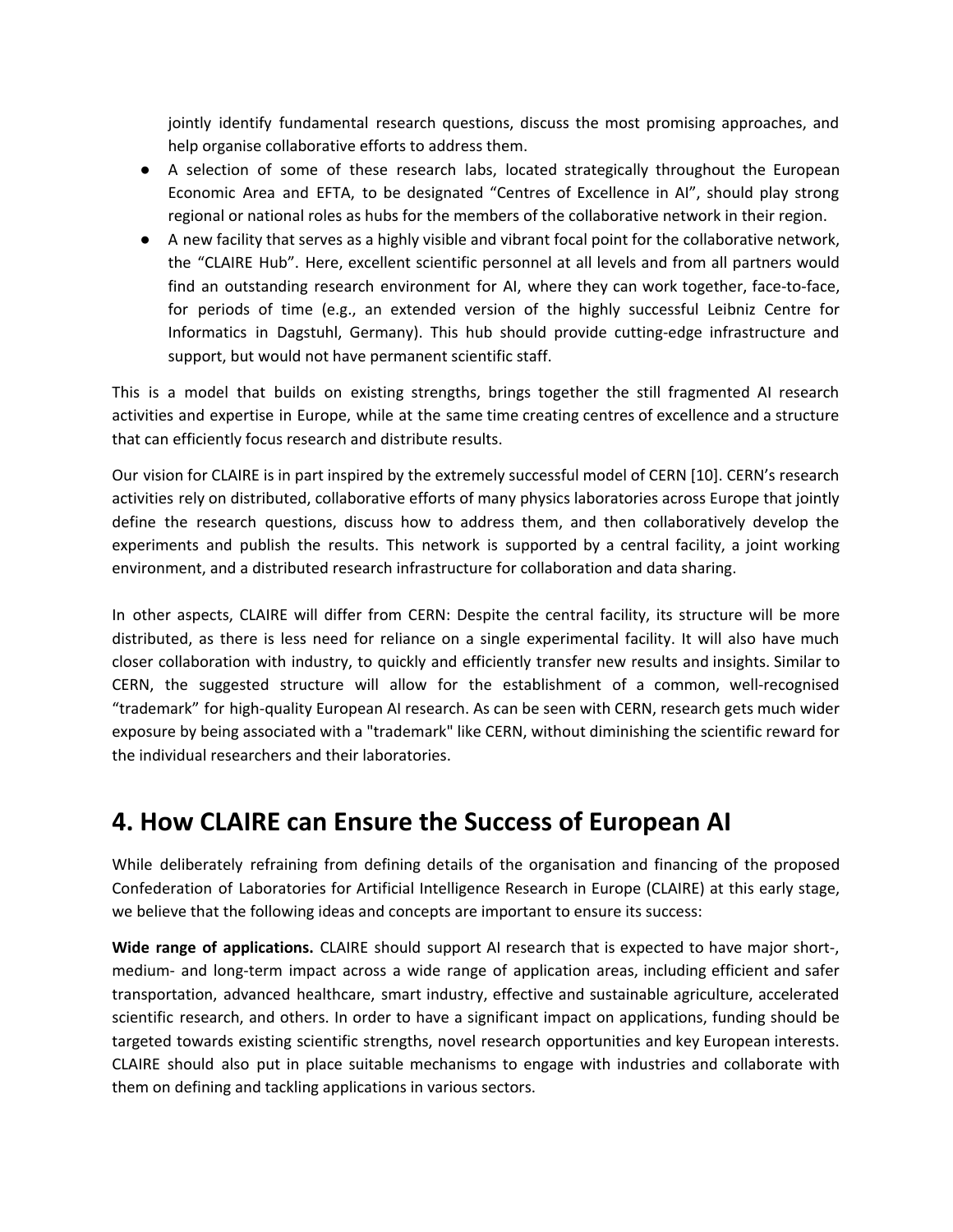**Social impact.** CLAIRE should also conduct AI research that aims at resolving some of the open issues regarding the social impact of AI, such as fairness, transparency, explainability and value alignment, with a clear focus on building trustworthy AI that is beneficial to people and aligned to European values.

**Attracting talent.** Funding should be focussed on existing strengths and support attractive fellowships for Master students, PhD candidates and post-doctoral researchers, as well as exceptional junior, mid-career, and senior researchers, using efficient, light-weight but solid scientific reviewing and allocation processes. The aim should be to attract the best talent from all over the world.

**The CLAIRE Hub.** The CLAIRE Hub should be created to provide a visible, vibrant center for AI research in Europe. This facility should comprise a large, state-of-the-art data and computer centre, cutting edge robotics laboratories, test facilities for key application areas, such as autonomous transportation, advanced agriculture and automated scientific experimentation, usability labs, and others. It should have outstanding support staff, including programmers, usability and interface experts, and hardware technicians. The centre should also maintain a repository of datasets open for researchers across Europe. We do not envision the CLAIRE Hub including permanent research staff, but rather as hosting affiliated researchers and visitors (including researchers on sabbatical / study leave) at all levels of seniority for limited periods of time to exchange ideas, work on projects, and jointly use infrastructure only available there.

**Strong infrastructure.** The CLAIRE network should be supported by strong infrastructure in terms of computing, big data storage (including long-term storage and secure storage for sensitive data), and networking as well as infrastructure for maintaining joint AI platforms and services. It needs to be able to support large-scale AI research that can compete at the level of large private entities, while focusing on areas specifically relevant for Europe. Collaborations with existing initiatives, such as  $GÉANT$  or the new [EuroHPC,](https://ec.europa.eu/digital-single-market/en/eurohpc-joint-undertaking) will be essential.

**Fostering talent.** The central facility should run summer schools, seminars, public outreach activities and workshops at the highest scientific level and from all areas of AI. A special focus should be on identifying and supporting as early as possible the best emerging AI talent across Europe.

**Centres of Excellence.** The distributed Centres of Excellence in AI should become highly visible and vibrant regional environments. Excellent scientific personnel and students receive secondary appointments and spend part of their time at the central hub or in other centres of the network. The Centres of Excellence would benefit from (i) outstanding research infrastructure that encourages collaboration across many areas of AI, (ii) state-of-the-art collaboration infrastructure, such as conference and working environments, (iii) an innovation infrastructure that facilitates industry collaboration and entrepreneurship, including pre-incubators, innovation advisors, and well-developed relationships with governmental innovation support and investor organisations.

**Supporting collaboration.** To stop the current level of brain-drain and attract the best talent, CLAIRE should provide considerable support for exchange and interaction of researchers at all levels of seniority, across all areas of AI. The CLAIRE Hub should provide a focal point for such exchange and interaction. There should be considerable incentives to establish joint research projects among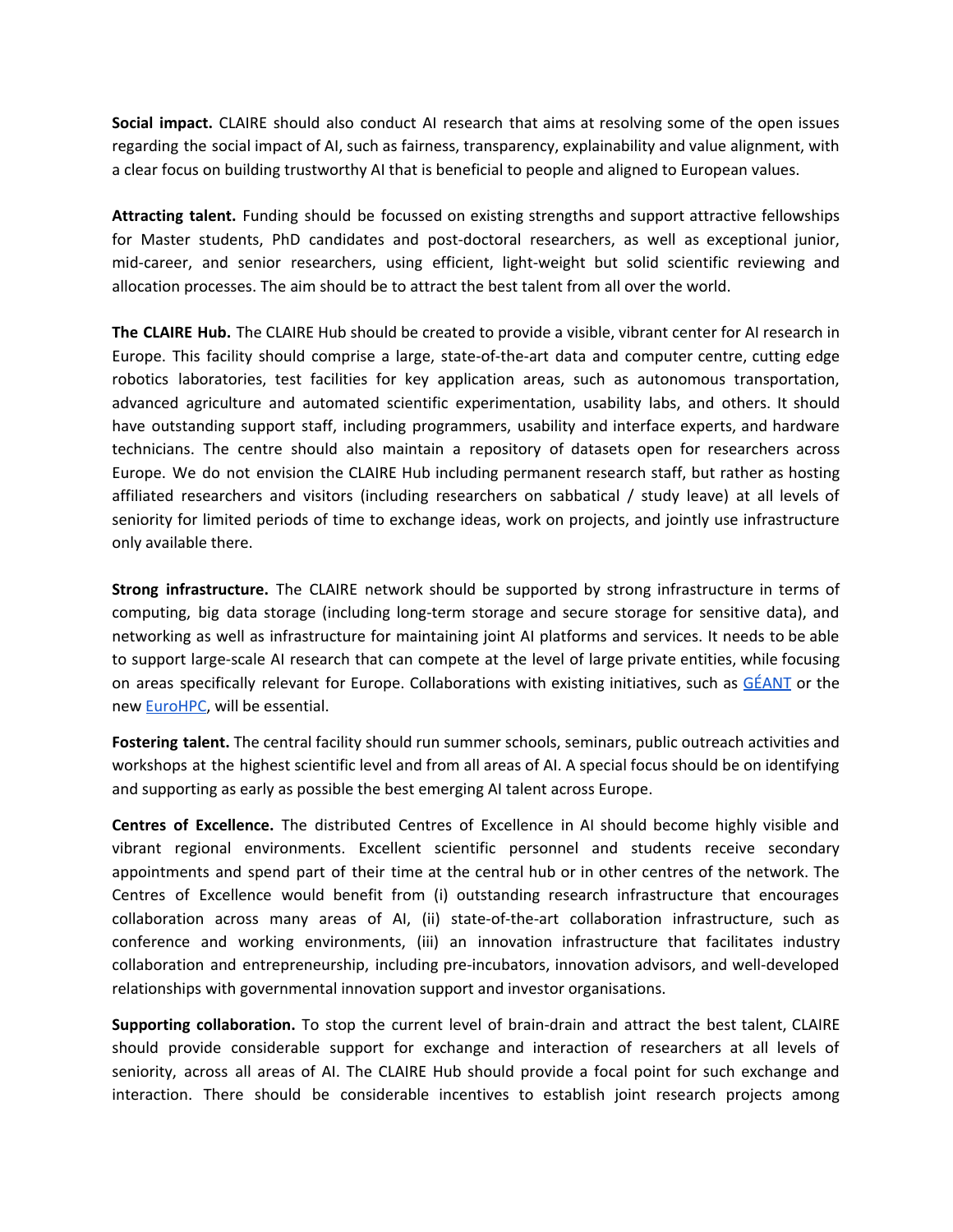researchers in the network, under the lead of top researchers in the field. CLAIRE should provide support for developing and running high-quality study programmes focussed on AI.

Because top researchers produce excellent results with high consistency, a substantial part of the funding should be allocated based on track record (e.g., similar to the Reinhart Koselleck funding<sup>1</sup> in Germany for excellent researchers, which is based on 5-page proposals for up to 1.25 M $\epsilon$ ) rather than the need for extensive research proposals. Of course, substantial funding opportunities also need to be provided for talented junior researchers without a long-standing track record.

While the individual researcher needs to enjoy full academic freedom, the community as a whole would greatly benefit from a more coordinated approach to guiding European AI research. Other disciplines, e.g., physics, have long provided excellent examples for this. To that end, CLAIRE would establish a scientific process through which fundamental research questions, the most promising approaches to their solution, and key steps to implement them would be identified and regularly updated. The process would combine top-down and bottom-up mechanisms, leveraging guidance from top European scientists that are highly trusted by the community, as well as new ideas from outstanding members of the community, including rising stars.

The scientific discussions that form the basis of this process will offer a unique opportunity to strengthen, focus and coordinate European AI research, while offering a solid basis for developing guidelines for industry, politics and the general public. In parallel, CLAIRE would organise and drive similar discussions regarding both the requirements of European industries as well as the benefits, social consequences, and key European values that should define and drive a European approach to AI. The open and well-founded discussion between science, industry, and society will be a key element of CLAIRE.

# **5. Realising the Vision**

Obviously, many details of our vision for CLAIRE remain to be specified, and we strongly believe that this should be done based on further discussions with members of the European AI community and other stakeholders. Yet, given the global competition, CLAIRE (the distributed "CERN for AI") should be created as quickly as possible, to maximise retention of critical AI talent in Europe and to start defining and focusing a joint European AI agenda.

A number of activities in that direction have already been started: The "Humane AI" proposal for an EU Flagship project on AI has just progressed to the second phase, together with two other proposals in the AI context: robotics and language technology. Several proposals for a European AI-on-demand platform are currently under review (ICT-26), with the goal of starting work on a software platform supporting AI research and development throughout Europe later this year. The EC Joint Research Centre has also started to devote significant attention to AI. In addition, many member states have ramped up their AI

<sup>1</sup> [http://www.dfg.de/en/research\\_funding/programmes/individual/reinhart\\_koselleck\\_projects/index.html](http://www.dfg.de/en/research_funding/programmes/individual/reinhart_koselleck_projects/index.html)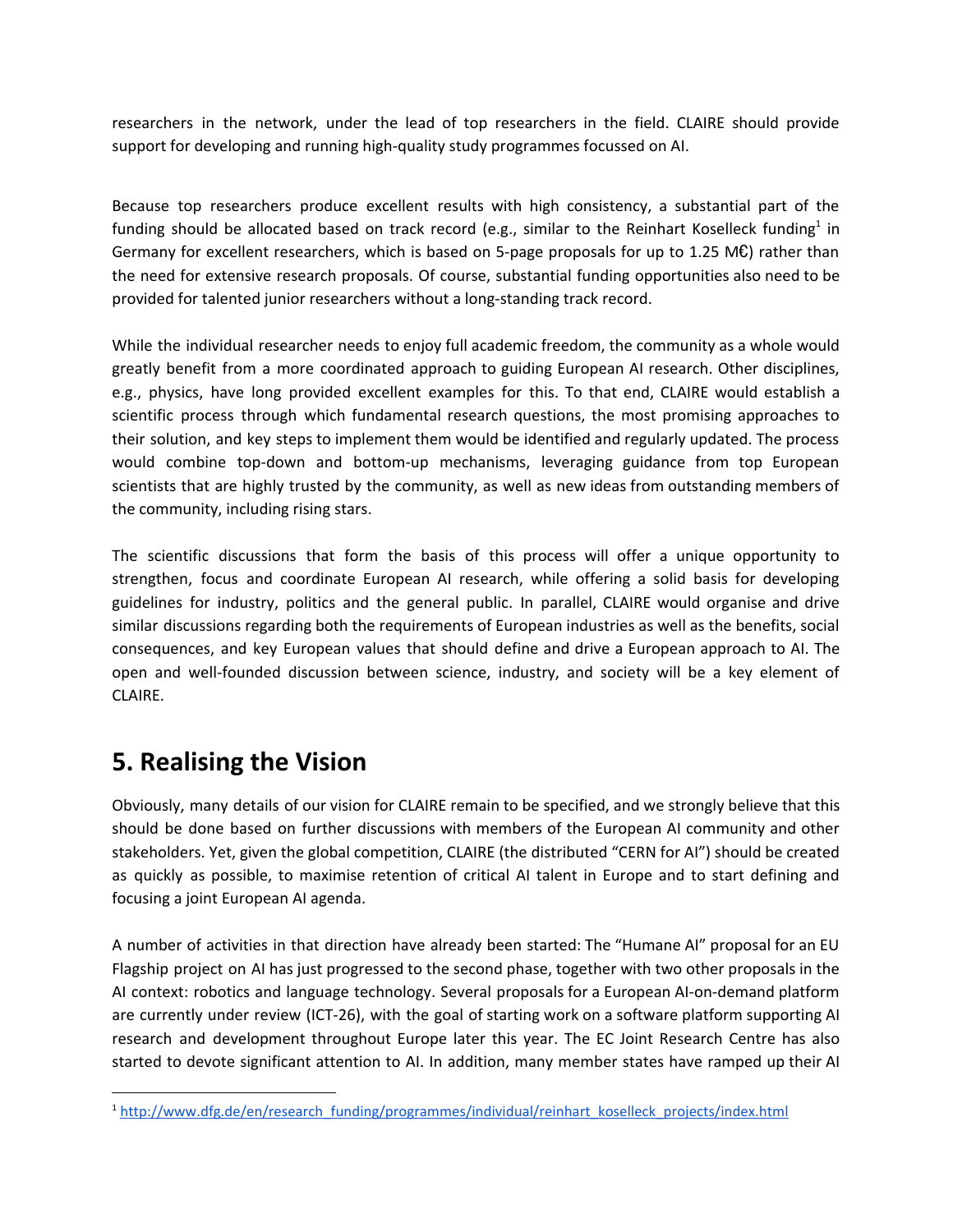research programmes and platforms, including large cross-national AI initiatives, such as the planned French-German collaboration on AI. Again, most of them highlight the need for human-centred AI and share the core vision of CLAIRE.

Finally, we note that the previously mentioned open letter [5] calling for substantial investment in machine learning research in Europe, with a focus on excellence in fundamental research, is well-aligned with our vision. All these initiatives form a strong basis for the larger vision of CLAIRE, which unites and strengthens AI across Europe.

## **Key supporters (in alphabetical order, as of 2018/09/03)**

- 1. Prof. Dr Agnar Aamodt, Norwegian University of Science and Technology, Norway
- 2. Prof. Dr Giovanni Adorni, EurAI Fellow, Italian representative of IFIP Technical Committee on Artificial Intelligence, University of Genoa, Italy
- 3. Prof. Dr José Alferes, EurAI Fellow, Universidade Nova de Lisboa, Portugal
- 4. Dr Leila Amgoud, EurAI Fellow, CNRS, France
- 5. Prof. Dr Elisabeth André, EurAI Fellow, Member of Academia Europaea, CHI Academy, Leopoldina, Augsburg University, Germany
- 6. Prof. Dr Sc. Plamen P. Angelov, IEEE Fellow , Vice President INNS, Lancaster University, UK
- 7. Prof. Dr Grigoris Antoniou, EurAI Fellow, University of Huddersfield, UK
- 8. Prof. Dr Franz Baader, EurAI Fellow, TU Dresden, Germany
- 9. Prof. Dr Thomas Bäck, Leiden University, The Netherlands
- 10. Prof. Roberto Battiti, IEEE Fellow, University of Trento, Italy
- 11. Prof. Dr Salem Benferhat, EURAI Fellow, CRIL-CNRS, Université Artois, Lens France, France
- 12. Prof. Dr Christoph Benzmüller, Freie Universität Berlin, Germany
- 13. Prof. Dr Christian Bessiere, EurAI Fellow, CNRS, University of Montpellier, France
- 14. Prof. Dr Wolfgang Bibel, AAAI, EurAI and GI Fellow, TU Darmstadt, Germany
- 15. Prof. Dr Concha Bielza, Technical University of Madrid, Spain
- 16. Prof. Dr Armin Biere, Chair of the Institute for Formal Models and [Verification](http://fmv.jku.at/index.html), Johannes Kepler University Linz, Austria
- 17. Dr Mauro Birattari, IRIDIA AI Lab, Université Libre de Bruxelles, Belgium
- 18. Dr Arianna Bisazza, Leiden University, Netherland
- 19. Dr Jasmin Christian Blanchette, Vrije Universiteit Amsterdam, The Netherlands
- 20. Prof. Dr Hendrik Blockeel, EurAI Fellow, KU Leuven, Belgium
- 21. Prof. Dr Vicent Botti, EurAI Fellow, Universitat Politècnica de València, Spain
- 22. Prof. Dr Pavel Brazdil, EurAI Fellow, University of Porto, Portugal
- 23. Prof. Dr Gerhard Brewka, EurAI Fellow, Leipzig University, Germany
- 24. Prof. Dr Thomas Brox, EurAI Fellow, University of Freiburg, Germany
- 25. Prof. Dr Alan Bundy, Eur AI Fellow, AAAI Fellow, ACM Fellow, Royal Society Fellow, Royal Academy of Engineering Fellow, University of Edinburgh, UK
- 26. Prof. Dr Wolfram Burgard, AAAI, EurAI and IEEE Fellow, Freiburg University, Germany
- 27. Prof. Dr Hans-Dieter Burkhard, EurAI Fellow, Humboldt University Berlin, Germany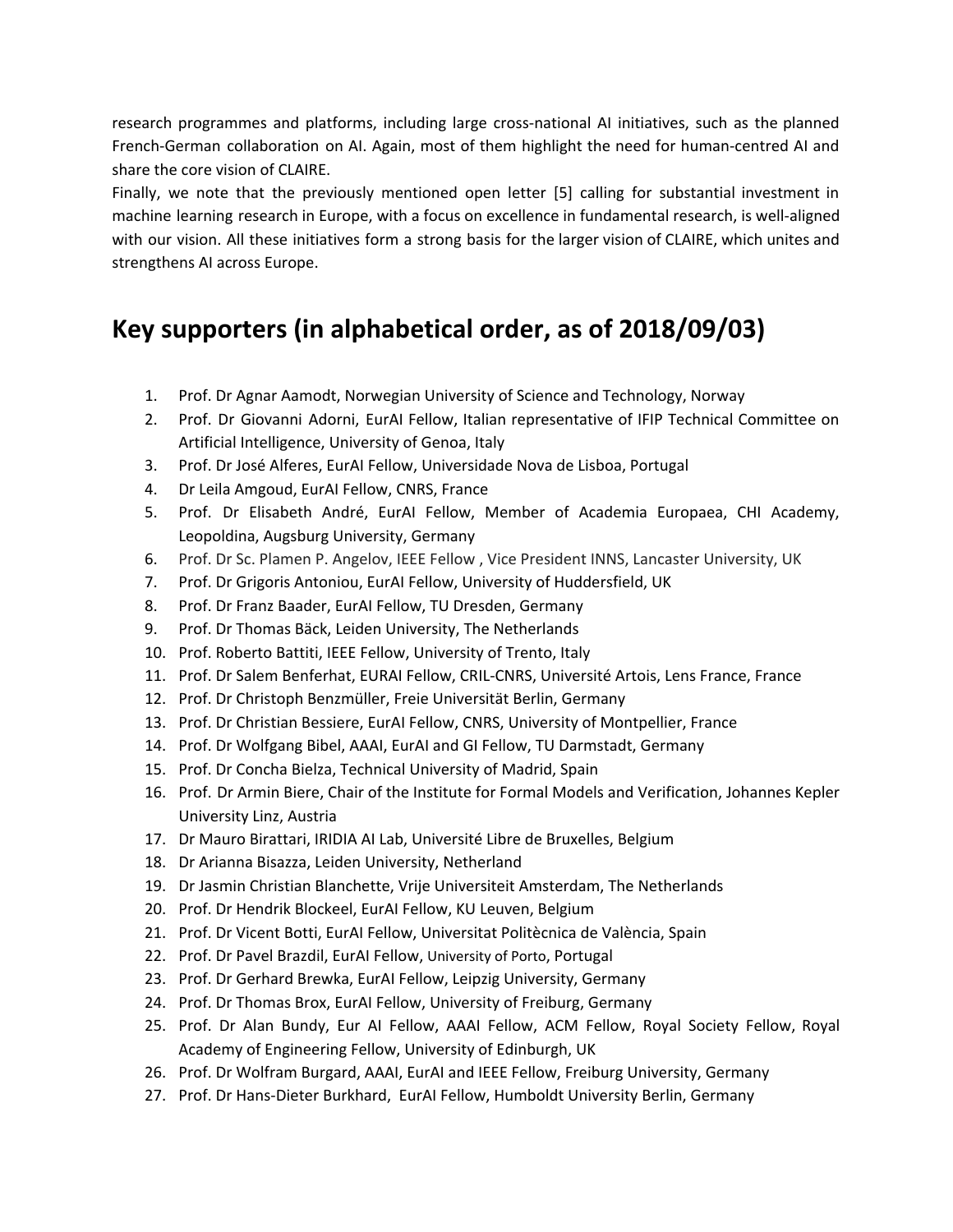- 28. Prof. Dr Diego Calvanese, EurAI Fellow, Free University of Bozen-Bolzano, Italy
- 29. Prof. Dr Luigia Carlucci Aiello, AAAI Fellow, EurAI Fellow, IJCAI Former Trustee and President, Sapienza University of Rome, Italy
- 30. Prof. Dr Raja Chatila, IEEE Fellow, Director of ISIR and SMART, Former Director of LAAS-CNRS, Pierre and Marie Curie University, France
- 31. Dr Alessandro Cimatti, Director of Research, Research Institute Fondazione Bruno Kessler, Italy
- 32. Prof. Dr Helder Coelho, EurAI Fellow, Lisbon University, Portugal
- 33. Prof. Dr Anthony G. Cohn, AAAI, EurAI and Royal Academy of Engineering Fellow, University of Leeds, UK
- 34. Prof. Dr Castelfranchi Cristiano, EurAI Fellow, ISTC-CNR & Univ Siena, Italy
- 35. Prof. Dr Walter Daelemans, EuRAI Fellow, ACL Fellow, University of Antwerp, Belgium
- 36. Prof. Dr Mehdi Dastani, Utrecht University, The Netherlands
- 37. Prof. Dr Giuseppe De Giacomo, AAAI Fellow, ACM Fellow, EurAI Fellow, Sapienza University of Rome, Italy
- 38. Prof. Dr Luc De Raedt, EurAI Fellow, KU Leuven, Belgium
- 39. Prof. Dr Andreas Dengel, GI Member, Chair of FFPA, Director and Sitehead DFKI, Germany
- 40. Dr Frank Dignum, EurAI Fellow, Utrecht University, The Netherlands
- 41. Dr Virginia Dignum, EurAI Fellow, Delft University of Technology, The Netherlands
- 42. Prof. Dr Patrick Doherty, EurAI Fellow, Linköping University, Sweden
- 43. Prof. Dr Marco Dorigo, AAAI, EurAI and IEEE Fellow, Co-director IRIDIA AI Lab, Université Libre de Bruxelles, Belgium
- 44. Prof. Dr Didier Dubois, EurAI Fellow, Research Director, CNRS, Université Paul Sabatier, France
- 45. Prof. Dr Saso Dzeroski, EurAI Fellow, Member of Academia Europaea, Jozef Stefan Institute, Ljubljana, Slovenia
- 46. Prof. Dr Gusz Eiben, Vrije Universiteit Amsterdam, The Netherlands
- 47. Prof. Dr Thomas Eiter, EurAI Fellow, Member of Academia Europea, kM Austrian Academy of Sciences, Vienna University of Technology, Austria
- 48. Dr Jérôme Euzenat, EurAI Fellow, Research Director, INRIA and Univ. Grenoble Alpes, France
- 49. Prof. Dr Boi Faltings, AAAI and EurAI Fellow, Swiss Federal Institute of Technology, **Switzerland**
- 50. Dr Hélène Fargier, EurAI Fellow, Senior Researcher, IRIT-CNRS, France
- 51. Dr Luis Farinas del Cerro, EuRAI Fellow, Research Director, CNRS, IRIT, Univ. Toulouse, France
- 52. Prof. Dr Ariel Felner, EurAI Fellow, AAAI Member, Ben-Gurion University, Israel
- 53. Prof. Dr Pierre Flener, Uppsala University, Sweden
- 54. Prof. Dr Luciano Floridi, Professor of Philosophy and Ethics of Information and Director of the Digital Ethics Lab of the Oxford Internet Institute, University of Oxford, UK, and Turing Fellow and Chair of the Data Ethics Group of The Alan Turing Institute, UK
- 55. Prof. Dr Paolo Frasconi, University of Florence, Italy
- 56. Prof. Dr Christian Freksa, EurAI Fellow, University of Bremen, Germany
- 57. Prof. Dr Eugene Freuder, AAAI, AAAS and EurAI Fellow, Member of the Royal Irish Academy, University College Cork, Ireland
- 58. Prof. Dr Gerhard Friedrich, EurAI Fellow, Dean, Universität Klagenfurt, Austria
- 59. Prof. Dr Ulrich Furbach, EurAI and GI Fellow, University of Koblenz, Germany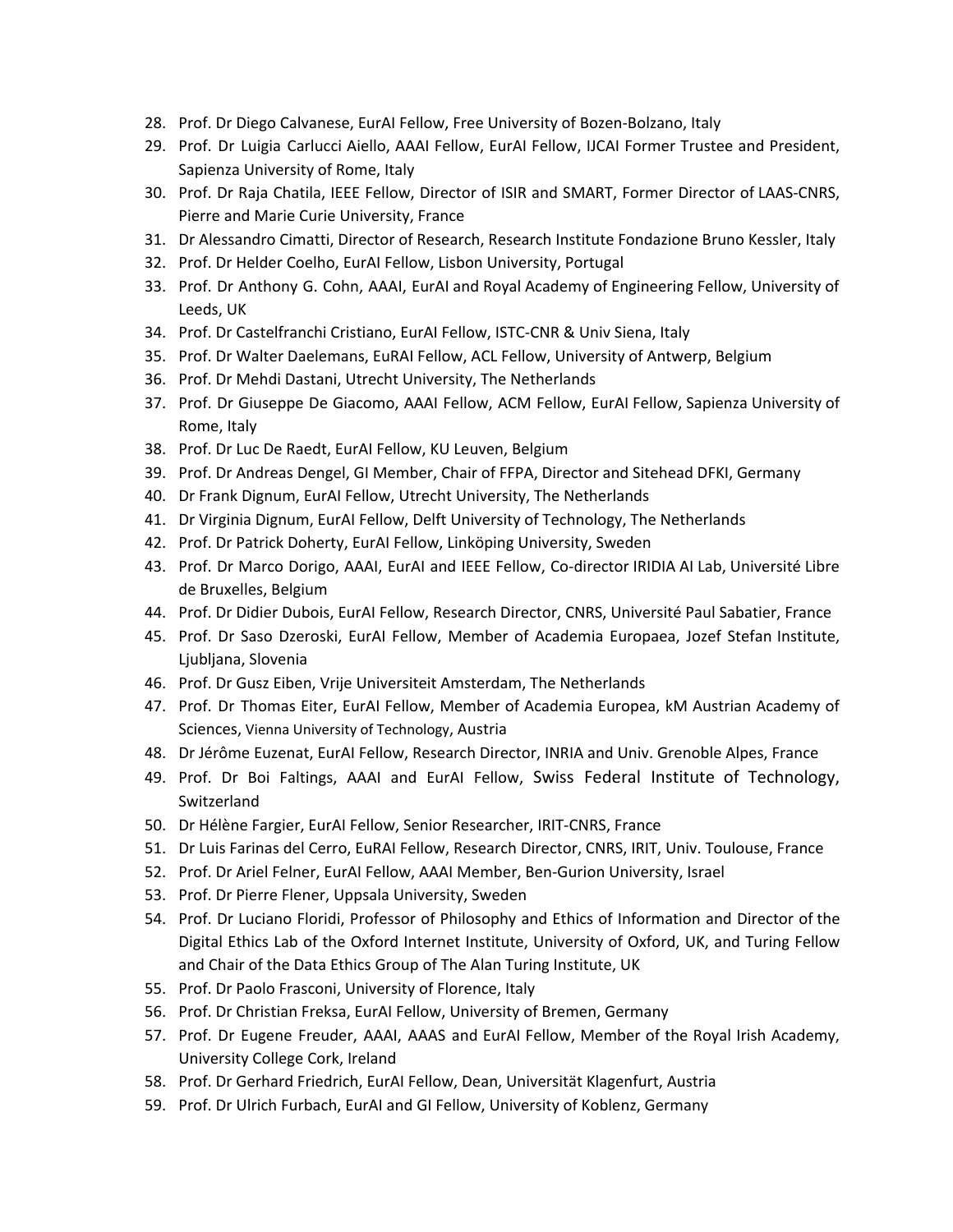- 60. Prof. Luca Maria Gambardella, IDSIA, Dalle Molle AI Institute, USI and SUPSI, Switzerland
- 61. Prof. Dr Hector Geffner, AAAI and EurAI Fellow, ICREA and Universitat Pompeu, Spain
- 62. Dr Malik Ghallab, EurAI Fellow, Director of Research, LAAS-CNRS, France
- 63. Prof. Dr Fausto Giunchiglia, EurAI Fellow, University of Trento, Italy
- 64. Prof. Dr Lluis Godo, EurAI Fellow, Artificial Intelligence Research Institute, Spain
- 65. Prof. Dr Martin Charles Golumbic, EurAI Fellow, University of Haifa, Israel
- 66. Prof. Dr Marco Gori, EurAI and IEEE Fellow, University of Siena, Italy
- 67. Prof. Dr Georg Gottlob, EurAI Fellow, University of Oxford, UK and TU Wien, Austria
- 68. Prof. Dr Ole-Christoffer Granmo, Director, Centre for Artificial Intelligence Research, University of Agder, Norway
- 69. Dr Nicola Guarino, EurAI Fellow, Research Director, ISTC-CNR Laboratory for Applied Ontology, Trento, Italy
- 70. Prof. Dr Tias Guns, EurAI Fellow, Vrije Universiteit Brussel, Belgium
- 71. Prof. Dr Jin-Kao Hao, Senior Fellow of Institut Universitaire de France, Université d'Angers, France
- 72. Prof. Dr Frank van Harmelen, EurAI fellow, Member of the Royal Dutch Academy of Sciences KNAW and Academia Europaea, Vrije Universiteit Amsterdam, The Netherlands
- 73. Prof. Dr Jean-Paul Haton, EuRAI, IEEE and IAPR Fellow, Former President of AFIA, Université de Lorraine in Nancy, France
- 74. Dr Fredrik Heintz, Linköping University, Sweden
- 75. Prof. Dr Malte Helmert, University of Basel, Switzerland
- 76. Prof. Dr Jaap van den Herik, EurAI Fellow, Leiden University, The Netherlands
- 77. Prof. Dr Francisco Herrera, EurAI Fellow, University of Granada, Spain
- 78. Prof. Dr Joachim Hertzberg, EurAI Fellow, University of Osnabrück and DFKI, Germany
- 79. Dr Andreas Herzig, EuRAI Fellow, Research Director, CNRS, IRIT, Univ. Toulouse, France
- 80. Prof. Tom Heskes, Radboud University Nijmegen, Netherland
- 81. Prof. Dr Holger Hoos, AAAI Fellow, Leiden University, The Netherlands
- 82. Prof. Dr Werner Horn, EurAI Fellow, Medical University of Vienna, Austria
- 83. Prof. Dr Frank Hutter, Freiburg University, Germany
- 84. Dr Morten Irgens, Vice-Rector, Oslo Metropolitan University, Norway
- 85. Dr Manfred Jaeger, Aalborg University, Denmark
- 86. Prof. Dr Nick Jennings, CB, FREng and EurAI Fellow, Vice-Provost, Imperial College, UK
- 87. Prof. Dr Catholijn M. Jonker, EurAI Fellow, Delft University of Technology and Leiden University, The Netherlands
- 88. Prof. Dr Laetitia Jourdan, University of Lille, France
- 89. Prof. Dr Janusz Kacprzyk, EurEAI, IEEE, IET, IFSA and SMIA Fellow, Member of Academia Europaea, the European Academy of Sciences and Arts, the Bulgarian Academy of Sciences, the Spanish Royal Academy of Economic and Financial Sciences, and the Finnish Society of Sciences and Letters, Polish Academy of Sciences, Poland
- 90. Dr Cezary Kaliszyk, University of Innsbruck, Austria
- 91. Prof. Dr Kristian Kersting, TU Darmstadt, Germany
- 92. Prof. Dr Janos Kertesz, Central European University, Hungary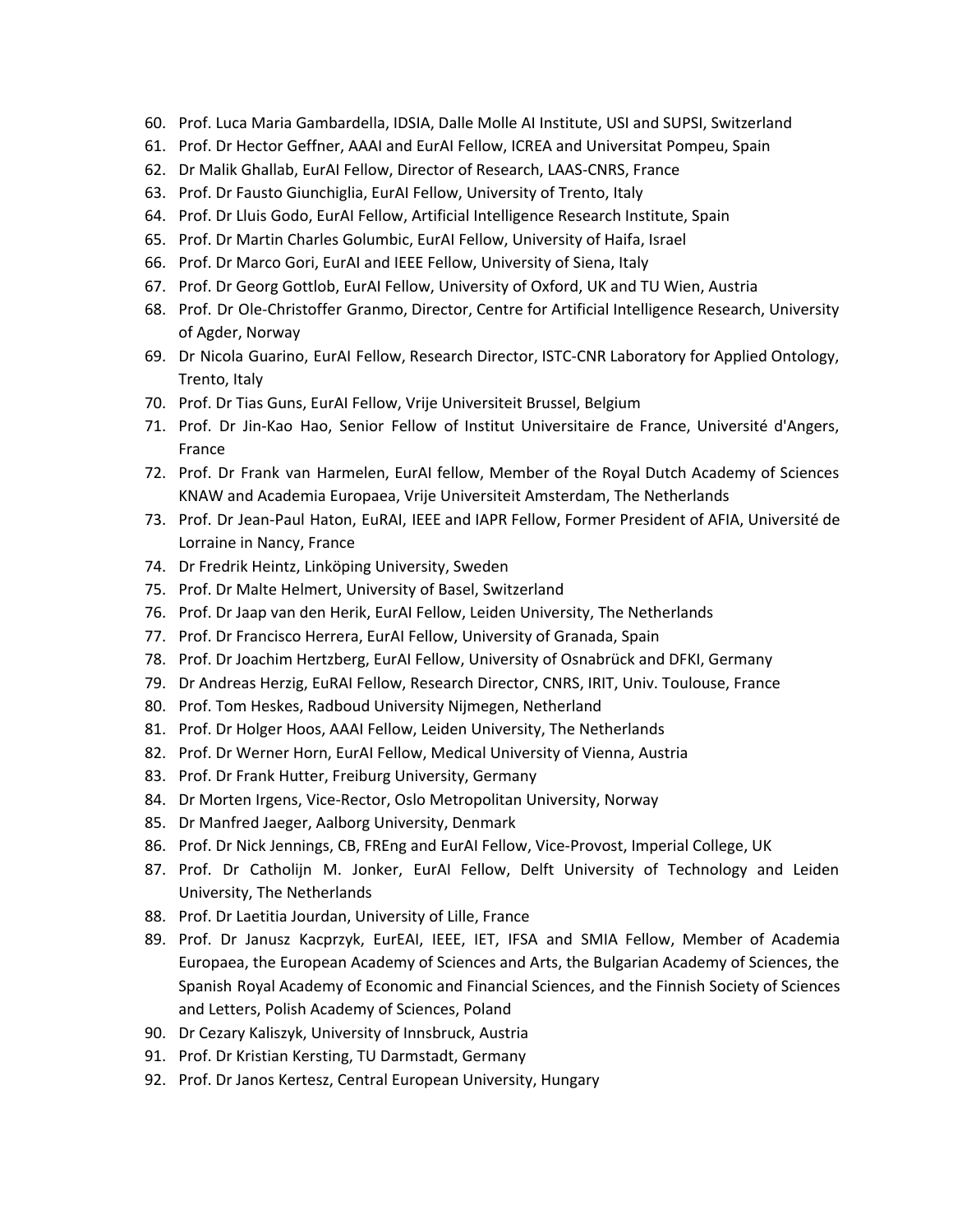- 93. Prof. Dr Manolis Koubarakis, EurAI Fellow, National and Kapodistrian University of Athens, Greece
- 94. Prof. Dr Robert Kowalski, AAAI, ACM and EurAI Fellow, Imperial College London, UK
- 95. Prof. Dr Danica Kragic, Director, Centre for Autonomous systems, KTH, Sweden
- 96. Prof. Dr Inald Lagendijk, [IEEE](https://www.ieee.org/membership_services/membership/fellows/fellowsDirectory.html#) Fellow, Delft University of Technology, The Netherlands
- 97. Prof. Dr Gerhard Lakemeyer, EurAI Fellow, Aachen University, Germany
- 98. Prof. Dr Jérôme Lang, EurAI Fellow, Université Paris-Dauphine and CNRS, France
- 99. Prof. Dr Maurizio Lenzerini, ACM, AAAI and EurAI Fellow, Member of Academia Europaea, Sapienza University of Rome, Italy
- 100. Prof. Dr Nicola Leone, EurAI Fellow, University of Calabria, Italy
- 101. Prof. Dr Alessio Lomuscio, EurAI Fellow, Director of Strategy and Planning, RAEng Chair in Emerging Technologies, Imperial College London, UK
- 102. Prof. Dr Ramon Lopez de Mantaras, EurAI Fellow, Former IJCAI President and Trustee, Director, Artificial Intelligence Research Institute, Spain
- 103. Prof. Dr Olav Lysne, Director, Simula Metropolitan Center for Digital Engineering and University of Oslo, Norway
- 104. Prof. Dr João Marques-Silva, University of Lisbon, Portugal
- 105. Prof. Dr Pierre Marquis, EurAI Fellow, Senior Fellow of the Institut Universitaire de France, CRIL-CNRS, Université d'Artois, France
- 106. Prof. Dr Alberto Martelli, EurAI Fellow, Università di Torino, Italy
- 107. Prof. Dr Stan Matwin, EurAI Fellow and Director, Institute for Big Data Analytics, Dalhousie University, Canada
- 108. Prof. Dr Paola Mello, EurAI fellow, University of Bologna, Italy
- 109. Prof. Dr John-Jules Meyer, EurAI fellow, Utrecht University / ATIA, Netherland
- 110. Prof. Dr Kaisa Miettinen, Immediate-Former-President of the International Society on Multiple Criteria Decision Making, Member of the Steering Group on Evolutionary Multicriteria Optimization, Director of the thematic research field at DEMO at the Univ. of Jyvaskyla, University of Jyvaskyla, Finland
- 111. Prof. Dr Michela Milano, University of Bologna, Italy
- 112. Prof. Dr Daniele Nardi, EurAI Fellow, Sapienza University of Rome, Italy
- 113. Prof. Dr Bernhard Nebel, EurAI Fellow, Freiburg University, Germany
- 114. Prof. Ph.D. Bernd Neumann, EurAI Fellow, AAAI Member, University of Hamburg, Germany
- 115. Dr Nuria Oliver, EurAI, ACM and IEEE Fellow, Member of the Spanish Royal Academy of Engineering, Spokesperson and member of the high level advisory board on Artificial Intelligence to the Spanish Government, Vodafone Research, UK and Data-Pop Alliance, USA
- 116. Prof. Dr Barry O'Sullivan, EurAI Fellow, Member of the Royal Irish Academy, Insight Centre for Data Analytics, University College Cork, Ireland
- 117. Dr François Pachet, EurAI Fellow, Spotify, France
- 118. Dr Andrea Passerini, University of Trento, Italy
- 119. Prof. Dr David Pearce, EurAI Fellow, Technical University of Madrid, Spain
- 120. Prof. Dr Michal Pechoucek, Founder and Director of Artificial Intelligence Center and Chair of Computer Science Department, Czech Technical University in Prague, Czech Republic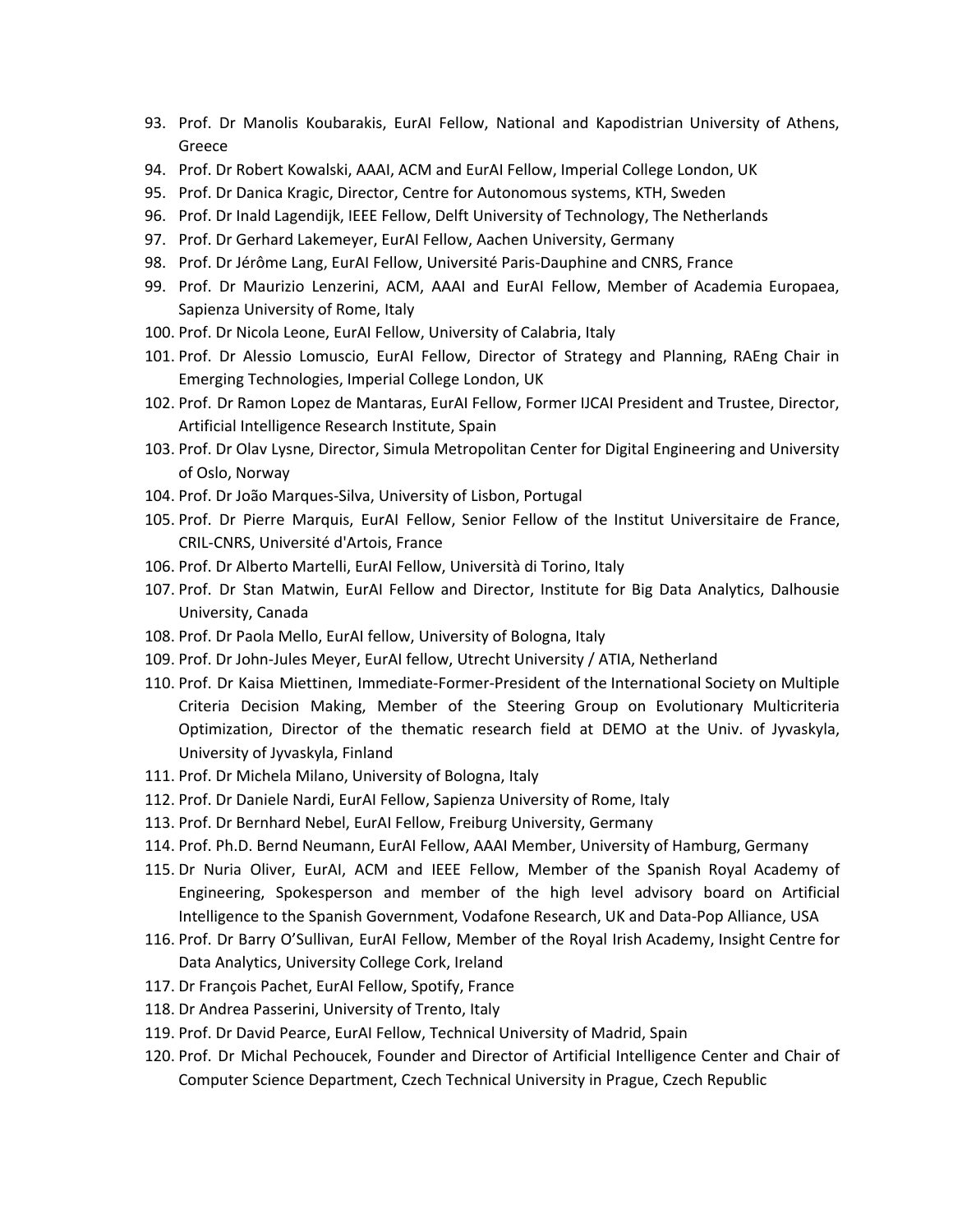- 121. Prof. Dr Luís Moniz Pereira, EurAI Fellow, Founding president of APPIA, Universidade Nova, Portugal
- 122. Prof. Dr Enric Plaza, EurAI Fellow, IIIA-CSIC, Spain
- 123. Prof. Dr Massimiliano Pontil, Istituto Italiano di Tecnologia, Italy and University College London, UK
- 124. Dr Henri Prade, EurAIi Fellow, Research Director, CNRS and Université of Toulouse, France
- 125. Prof. Dr Maarten de Rijke, Director of the Innovation Center for Artificial Intelligence, Member of the Royal Netherlands Academy of Arts and Sciences, University of Amsterdam, The **Netherlands**
- 126. Dr Juan A. Rodriguez-Aguilar, EurAI Fellow, IIIA-CSIC, Spain
- 127. Prof. Dr Jeffrey S. Rosenschein, AAAI and EurAI Fellow, The Hebrew University of Jerusalem, Israel
- 128. Prof. Dr Francesca Rossi, IJCAI Former President, EurAI and AAAI Fellow, JAIR Editor in Chief, IBM, US and University of Padova, Italy
- 129. Dr Gérard Sabah, Research Director, EurAI Fellow, Member of Academie des technologies, CNRS, France
- 130. Prof. Dr Alessandro Saffiotti, EurAI fellow, University of Orebro, Sweden
- 131. Prof. Dr Torsten Schaub, EurAI Fellow, University of Potsdam, Germany
- 132. Dr Thomas Schiex, EurAI Fellow, Institut National de la Recherche Agronomique, France
- 133. Prof. Dr Jürgen Schmidhuber, NNAISENSE, Swiss AI Lab, IDSIA, USI & SUPSI, Switzerland
- 134. Prof. Dr Steven Schockaert, EurAI board Member, Cardiff University, UK
- 135. Dr Marc Schoenauer, Member of the Villani mission on French AI strategy, Chair of ACM-SIGEVO, Former President of AFIA, INRIA Saclay and LRI-Université Paris-Sud, Université Paris-Saclay, France
- 136. Dr Michèle Sebag, EurAI Fellow, Member of the French Academy of Technologies, Former President of AFIA, CNRS, LRI-Université Paris-Sud, Université Paris-Saclay, France
- 137. Prof. Dr Roberto Sebastiani, University of Trento, Italy
- 138. Prof Dr. Ing Jörg Siekmann, EurAI and GI Fellow, Co-Founder of DFKI, Senior Professor at University of the Saarland and DFKI, Germany
- 139. Prof. Dr Carles Sierra, EurAI Fellow, IIIA-CSIC, Spain
- 140. Prof. Dr Andrzej Skowron, EurAI and IRSS Fellow, Systems Research Institute PAS, University of Warsaw, Poland
- 141. Prof. Dr Aaron Sloman, AAAI, AISB and EurAI Fellow, University of Birmingham, UK
- 142. Prof. Dr Roman Slowinski, IEEE Fellow, Member of the Polish Academy of Sciences, Academia Europaea, Director of the Laboratory of Intelligent Decision Support Systems, Institute of Computing Science, Poznań University of Technology, Poland
- 143. Prof. Dr Philipp Slusallek, Scientific Director, DFKI, Germany
- 144. Prof. Dr Constantine Spyropoulos, EurAI Fellow, NCSR 'Demokritos', Greece
- 145. Prof. Dr Steffen Staab, EurAI Fellow, Chair of WSTNet, Universität Koblenz-Landau and University of Southampton, Germany
- 146. Prof. Dr Luc Steels, EurAI Fellow, Founder VUB AI Lab, Founder Sony Computer Science Lab Paris, Catalan Institute for Advanced Studies, Spain
- 147. Dr Oliviero Stock, EurAI Fellow, AAAI fellow, Senior Fellow FBK-irst, Italy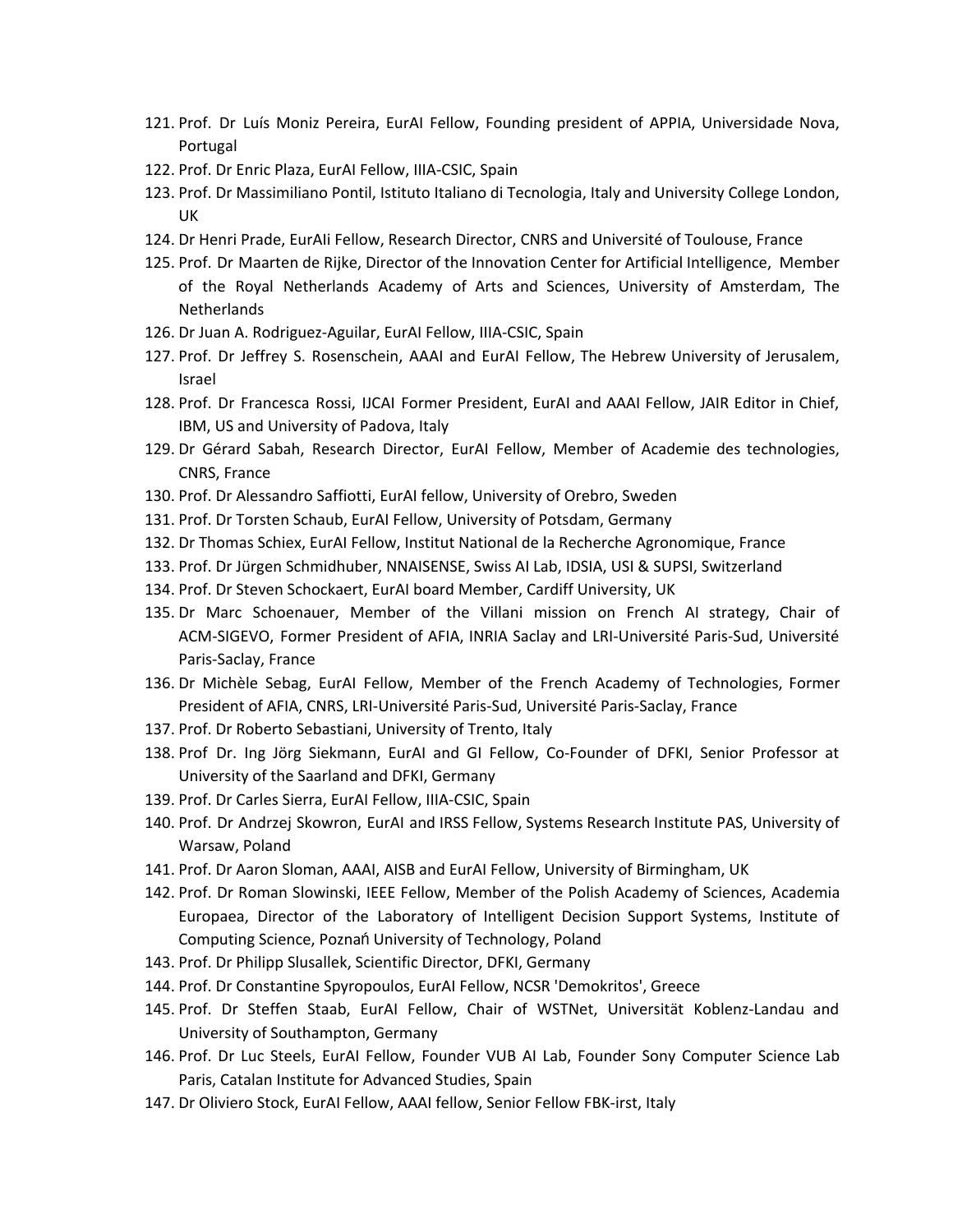- 148. Dr Thomas Stützle, IEEE Fellow, Research Director, IRIDIA AI Lab, Université Libre de Bruxelles, Belgium
- 149. Prof. Dr Vicenç Torra, EurAI and IEEE Fellow, ISI Elected Member, University of Skövde, Sweden
- 150. Prof. Dr Carme Torras, EurAI Fellow, CSIC-UPC, Spain
- 151. Prof. Dr Leon van der Torre, EurAI Fellow, University of Luxemburg, Luxemburg
- 152. Prof. Dr Heike Trautmann, Director of ERCIS, University of Münster, Germany
- 153. Dr Paolo Traverso, EurAI Fellow, Director FBK ICT IRST, Italy
- 154. Dr Josef Urban, Principal Researcher, Czech Institute of Informatics, CIIRC, Czech Republic
- 155. Prof. Dr Antal van den Bosch, EurAI Fellow, Member of the Royal Netherlands Academy for Arts and Sciences, Meertens Institute, The Netherlands
- 156. Dr Joaquin Vanschoren, Eindhoven University of Technology, The Netherlands
- 157. Prof. Dr M. Felisa Verdejo, EurAI Fellow, Universidad Nacional de Educación a Distancia, Spain
- 158. Prof. Dr Bart Verheij, President of the International Association for AI & Law, Head of Department Artificial Intelligence at University of Groningen, The Netherlands
- 159. Prof. Dr Ioannis Vlahavas, EurAI Fellow, Aristotle University of Thessaloniki, Greece
- 160. Prof. Dr Wolfgang Wahlster, EurAI, AAAI and GI Fellow, Director and CEO of DFKI, Germany
- 161. Prof. Dr Toby Walsh, AAAI Fellow, EurAI Fellow, Guest Professor at Technical University Berlin, Germany
- 162. Prof. Dr Gerhard Widmer, EurAI Fellow, Johannes Kepler University Linz, Austria
- 163. Prof. Dr Stefan Woltran, EURAI Fellow, TU Wien, Austria
- 164. Prof. Dr Michael Wooldridge, ACM Fellow, AAAI Fellow, EurAI Fellow, Head of Department of Computer Science, University of Oxford, UK

#### **Additional supporters**

If you want to support this initiative, pleases sign up at *[claire-ai.org](http://claire-ai.org/)*.

#### **References**

[1] "Preparing for the Future of Artificial Intelligence", Executive Office Of The President, National Science and Technology Council, Committee on Technology, the Office of Science and Technology Policy, 12 October 2016, ISBN 1544643136, 9781544643137

[2] "Canada funds \$125 million Pan-Canadian Artificial Intelligence Strategy", Canadian Institute for Advanced Research, 22 March 2017, [https://www.newswire.ca/news-releases/canada-funds-125-million-pan-canadian-artificial-intelligence](https://www.newswire.ca/news-releases/canada-funds-125-million-pan-canadian-artificial-intelligence-strategy-616876434.html)[strategy-616876434.html](https://www.newswire.ca/news-releases/canada-funds-125-million-pan-canadian-artificial-intelligence-strategy-616876434.html)

[3] "New Generation Artificial Intelligence Development Plan" (新一代人工智能发展规划), State Council of China 2017. http://www.gov.cn/zhengce/content/2017-07/20/content 5211996.htm. For a translation: <https://www.newamerica.org/documents/1959/translation-fulltext-8.1.17.pdf>